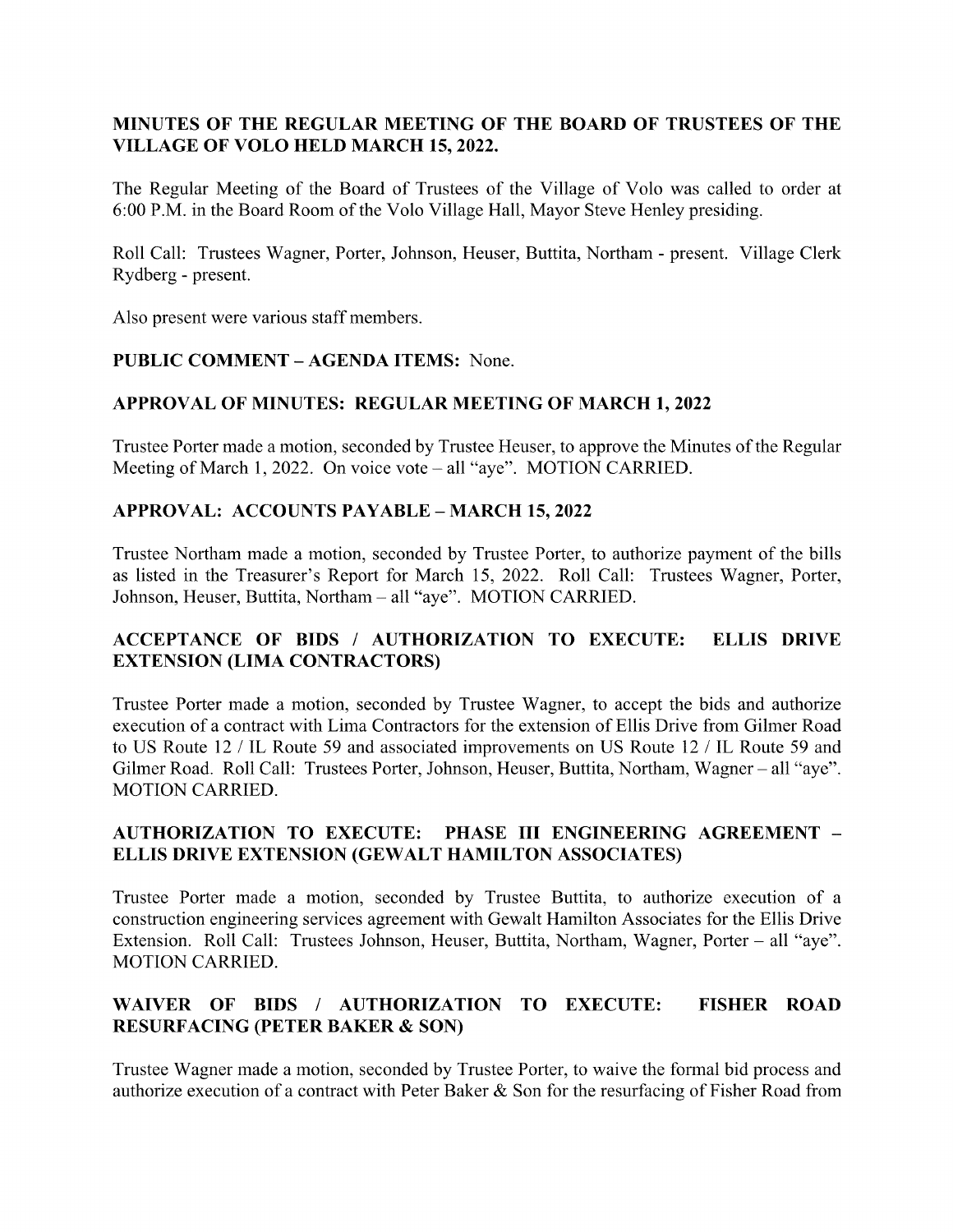IL Route 120 to the Village limit. Roll Call: Trustees Heuser, Buttita, Northam, Wagner, Porter, Johnson – all "aye". MOTION CARRIED.

# ACCEPTANCE OF BIDS / AUTHORIZATION TO EXECUTE: SIDEWALK REPAIR SHROEDER & SCHROEDER)

Trustee Porter made a motion, seconded by Trustee Johnson, to accept the bids and award a contract for sidewalk repair to Schroeder & Schroeder. Roll Call: Trustees Buttita, Northam, Wagner, Porter, Johnson, Heuser – all "aye". MOTION CARRIED.

# ACCEPTANCE OF BIDS / AUTHORIZATION TO EXECUTE: STREET SWEEPING LRS)

Trustee Porter made a motion, seconded by Trustee Heuser, to accept the bids and award a contract for street sweeping to LRS. Roll Call: Trustees Northam, Wagner, Porter, Johnson, Heuser, Buttita – all "aye". MOTION CARRIED.

# CONTRACT EXTENSION: PAVEMENT MARKING (PRECISION PAVEMENT MARKINGS)

Trustee Porter made a motion, seconded by Trustee Heuser, to approve a one-year contract extension with Precision Pavement Markings for pavement marking. Roll Call: Trustees Wagner, Porter, Johnson, Heuser, Buttita, Northam – all "aye". MOTION CARRIED.

# CONTRACT EXTENSION: FIRE HYDRANT & LIGHT POLE PAINTING (GIANT MAINTENANCE & RESTORATION)

Trustee Porter made a motion, seconded by Trustee Buttita, to approve a one-year contract extension with Giant Maintenance & Restoration for fire hydrant and light pole painting. Roll Call: Trustees Porter, Johnson, Heuser, Buttita, Northam, Wagner – all "aye". MOTION CARRIED.

### PUBLIC COMMENT: None.

TRUSTEE REPORTS: Trustee Wagner provided an update on the Economic Development Committee (EDC).

### MAYOR'S REPORT: None.

#### ADJOURNMENT

There being no further business, Trustee Porter made a motion, seconded by Trustee Wagner, to adjourn the meeting. On voice vote – all "aye". MOTION CARRIED.

The meeting was adjourned at 6:10 P.M.